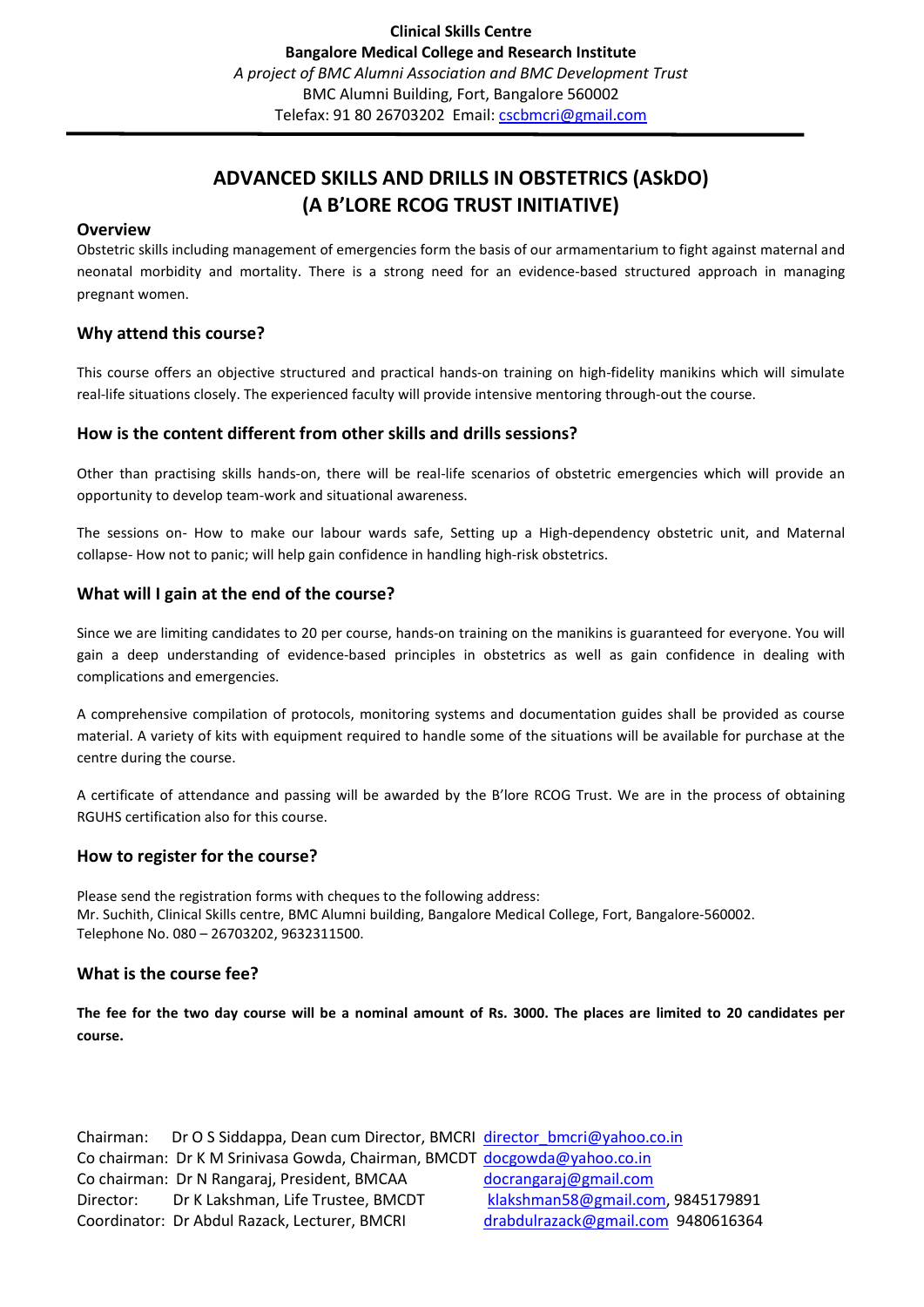## **Programme**

## **Venue: Clinical Skills Centre, Bangalore Medical College Campus**

**Day 1** 0800-0830 hours Registration and Coffee Introduction to the course 0830-0900 hours **Pre-course questionnaire** 0900- 0945 hours **Normal delivery (Batch A)** • **Use of partogram** • **Conducting normal delivery** • **Active management of third stage** 0945- 1030 hours **Lecture demonstrations on** • **Cord prolapse** • **Caesarean section** 1030-1045 hours **Coffee break** 1045- 1130 hours **When eclampsia strikes...(Batch A)** 1130-1215 hours **Lectures on** • **How to make our labour wards safe?** • **How to set up a Maternal HDU?** 1215-1315 hours **Instrumental delivery** 1315-1400 hours **Lunch** 1400-1445 hours **Basic Life support (Batch A)** • **Airway management and breathing** • **CPR and AED use** • **IV access and fluid management** 1445- 1530 hours **Neonatal resuscitation (Batch A)**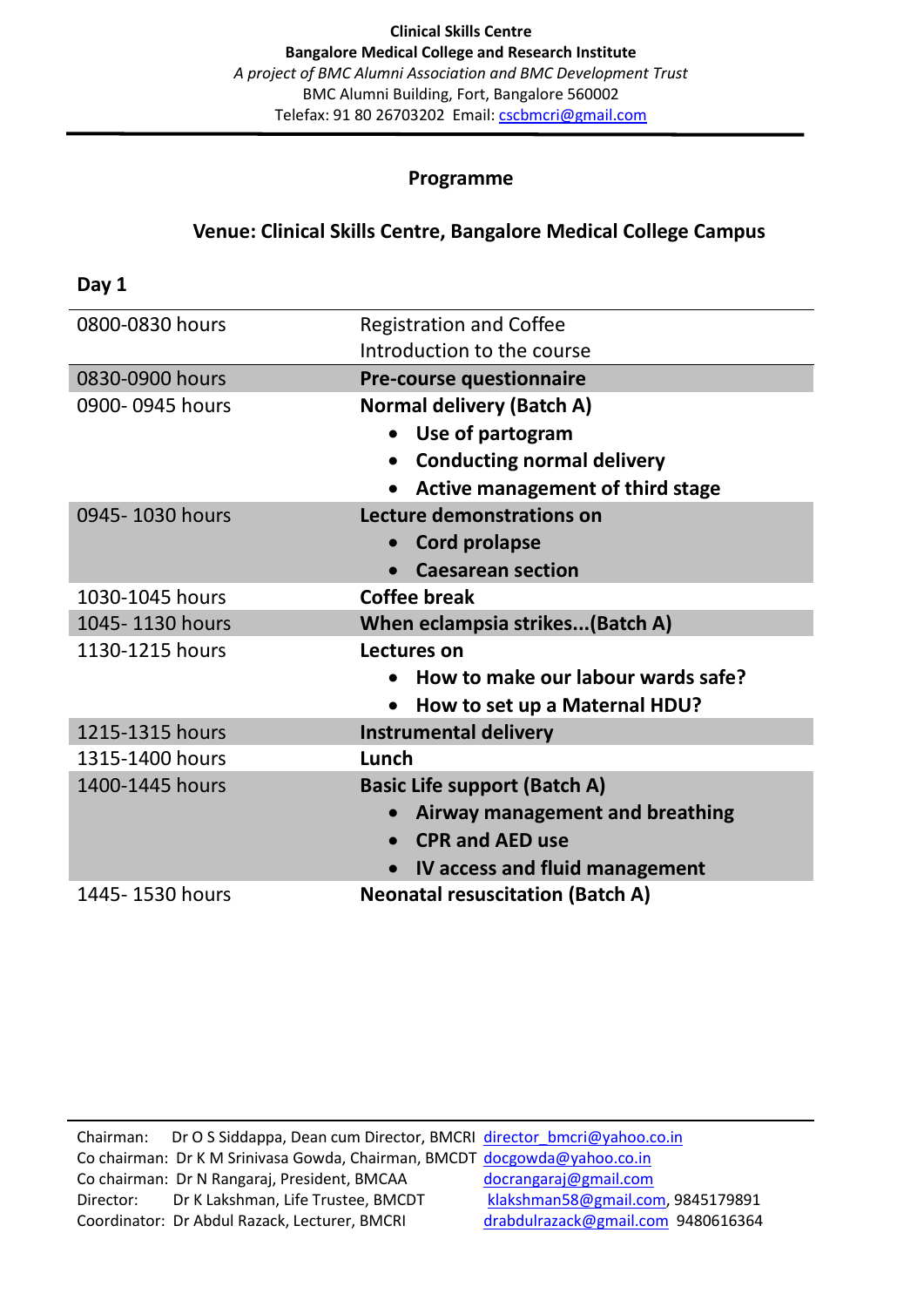## Day 2

| 0800-0830 hours | <b>Coffee</b>                                        |
|-----------------|------------------------------------------------------|
| 0830-0915 hours | Lecture on                                           |
|                 | Sepsis- the killer                                   |
| 0915-1015 hours | Shoulder dystocia- what to do when you are<br>stuck! |
| 1015-1115 hours | <b>Perineal trauma</b>                               |
| 1115-1130 hours | <b>Coffee</b>                                        |
| 1130-1230 hours | <b>Vaginal breech delivery</b>                       |
| 1230-1330 hours | <b>Maternal collapse</b>                             |
| 1330-1400 hours | Lunch                                                |
| 1400-1530 hours | Postpartum haemorrhage                               |
|                 | <b>Prevention and diagnosis</b>                      |
|                 | <b>Oxytocics</b>                                     |
|                 | <b>Resuscitation</b><br>$\bullet$                    |
|                 | <b>Blood and blood products</b><br>$\bullet$         |
| 1530-1545 hours | Coffee                                               |
| 1545-1715 hours | <b>PPH</b>                                           |
| 1715-1800 hours | Post course questionnaire                            |
|                 | <b>Feedback and comments</b>                         |

• **All candidates have to score 80% in the post-course questionnaire in order to pass, failing which, he/she will have to repeat the course.**

• **All the obstetric emergencies and life support stations are continually assessed towards the final score.**

**Your feedback is very important to us. Kindly give your honest and constructive comments in the feedback forms provided in your pack. Your name is optional.**

**Thank you.**

**AskDo team**